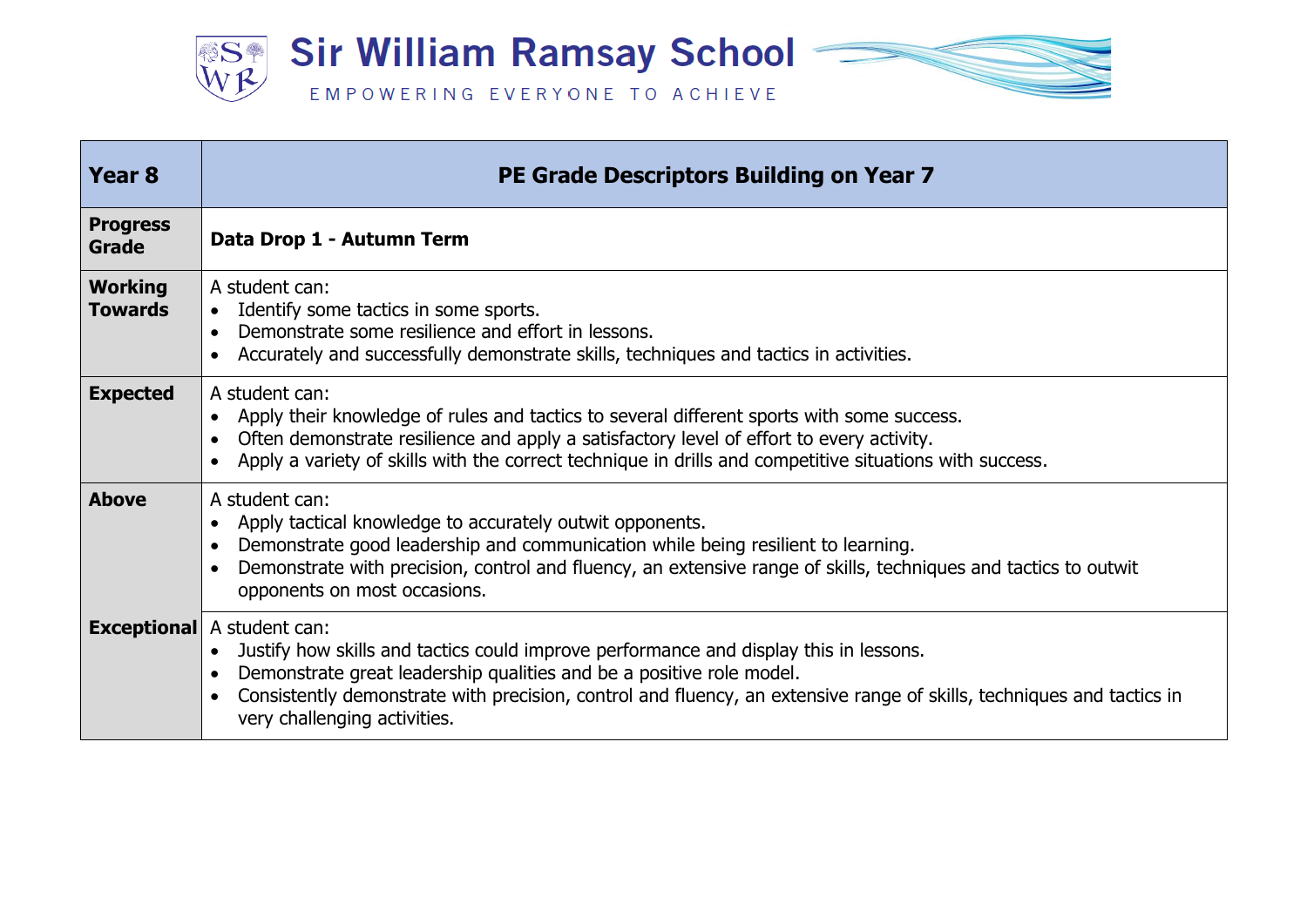

| Year <sub>8</sub>                | PE Grade Descriptors Building on Year 7                                                                                                                                                                                                                                                                                                                    |
|----------------------------------|------------------------------------------------------------------------------------------------------------------------------------------------------------------------------------------------------------------------------------------------------------------------------------------------------------------------------------------------------------|
| <b>Progress</b><br>Grade         | Data Drop 2 - Spring Term                                                                                                                                                                                                                                                                                                                                  |
| <b>Working</b><br><b>Towards</b> | A student can:<br>Understand how the body reacts during exercise.<br>$\bullet$<br>Demonstrate little effort in every activity.<br>Sometimes successfully demonstrate skills, techniques and tactics in activities with some accuracy.                                                                                                                      |
| <b>Expected</b>                  | A student can:<br>Understand the structure of a warmup and cool down and have knowledge of muscles and activities used when warming up.<br>Often demonstrate confidence and understand effective communication within discussions and activities.<br>Apply a variety of skills with correct technique in both individual and team activities with success. |
| <b>Above</b>                     | A student can:<br>Accurately explain the advantages of following an active healthy lifestyle.<br>Demonstrate good leadership skills as well as empathy and patience.<br>Adapt the technique used to outwit opponents on most occasions.                                                                                                                    |
| <b>Exceptional</b>               | A student can:<br>Evaluate and justify different training methods for sports performers.<br>Show motivation to make progress in most sports in the curriculum.<br>Demonstrate a range of ideas and strategies to solve problems whilst performing in both individual and team activities.                                                                  |